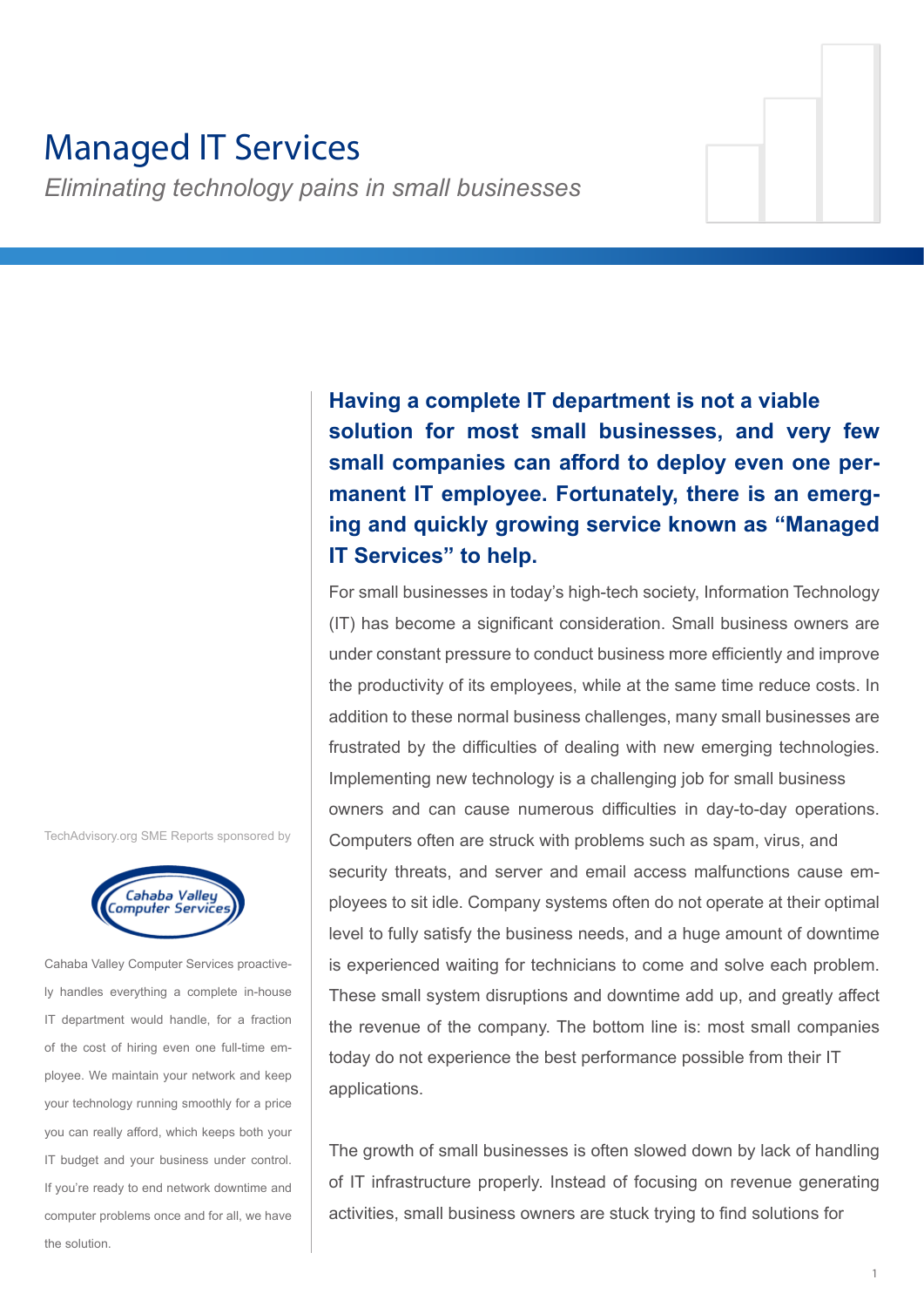"...Managed services provide affordable solutions to the complex technology problems of small businesses for a fixed monthly fee."

technology problems. As smaller companies are increasingly becoming more dependent on IT systems, it has become very crucial to find cost effective ways to manage technology. Growth-oriented companies need a well-organized IT infrastructure so that they can focus on the business instead of trying to solve IT failures. However, having a complete IT department is not a viable solution for most small businesses, and very few small companies can afford to deploy even one permanent IT employee. Fortunately, there is an emerging and quickly growing service known as "Managed IT Services" that is proving to be quite helpful in managing small business technology.

## **What are Managed IT Services?**

Managed IT services are provided by an outside firm or IT consulting company. These days, a growing number of IT vendors, resellers, and telecom carriers are providing managed services based on remote, proactive monitoring of company networks on an ongoing basis – with minimal involvement of the small business owners. Managed Service Providers (MSPs) employ consultants who specialize in small business networks, computer support, and security. Generally, managed IT services are delivered from a remote location via the Internet, but on-site proactive and emergency services are also provided when necessary. Services range from basic monitoring to fully managed services. Overall support for day-to-day operations and on-demand support for any other major need is also provided by these IT consulting groups. Managed services are usually provided on flat monthly fee or per device basis.

# **Types of services**

There is growing variety of services that are provided by IT consultants or Managed Service Providers. Broad categories include:

- Computer & Server Support
- Data Backup & Disaster Recovery
- **Network Security**
- Custom Software Solutions
- Remote Network Monitoring
- Technology Evaluation & Planning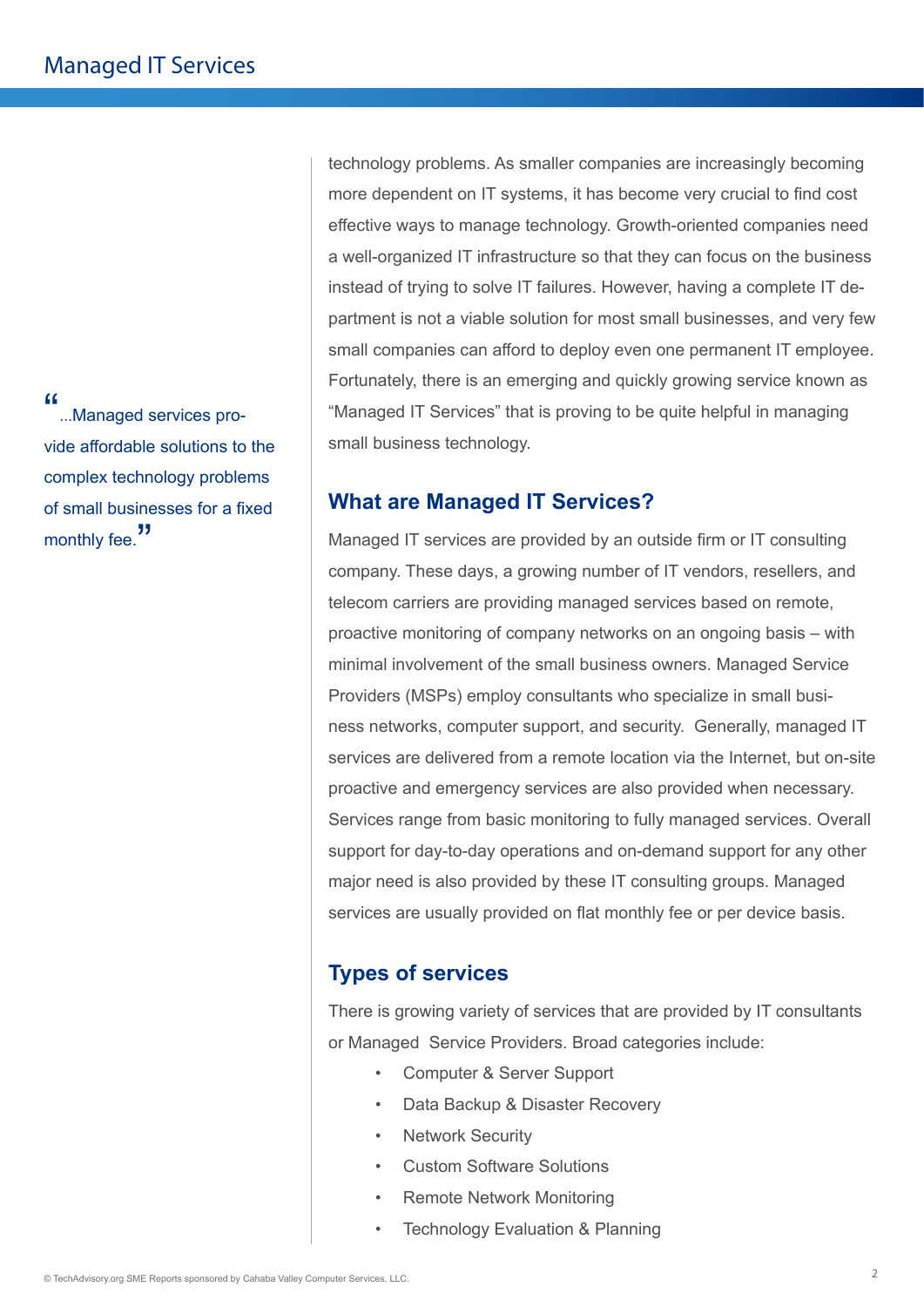#### **Computer & Server Support**

Regular maintenance and monitoring of company computers is essential to optimized desktop performance. IT consulting companies offer various solutions for ensuring that computers are functioning properly and are protected against all of the latest technology threats and disasters. Consultants also provide troubleshooting services and recommendations to prevent the same problem from happening again. Solutions also include server installation and administration.

### **Remote Network Monitoring**

Remote monitoring of the critical components of a network such as servers and firewalls is also provided by managed service providers. Consultants troublehoot problems remotely to minimize network downtime. With automatic alerting systems, issues are resolved before they can significantly impact network performance.

#### **Data Backup & Disaster Recovery**

Backing up data is essential and should not be ignored, yet many small businesses do not perform backups. In a remote backup facility, a backup of files is made regularly over the Internet, and files are stored in a secure, off-site data storage facility, requiring no tape or hardware. Remote Backup and Online Backup Serices help small businesses avert data loss in case of any disaster.

### **Network Security**

Small businesses need computer and network security even more than large businesses. This is because small businesses are often the primary target of hackers who can more easily attack the smaller networks. IT consulting compaies provide tools and practices such as spam management and firewall management to help protect the small businesses from hackers, viruses, and spam.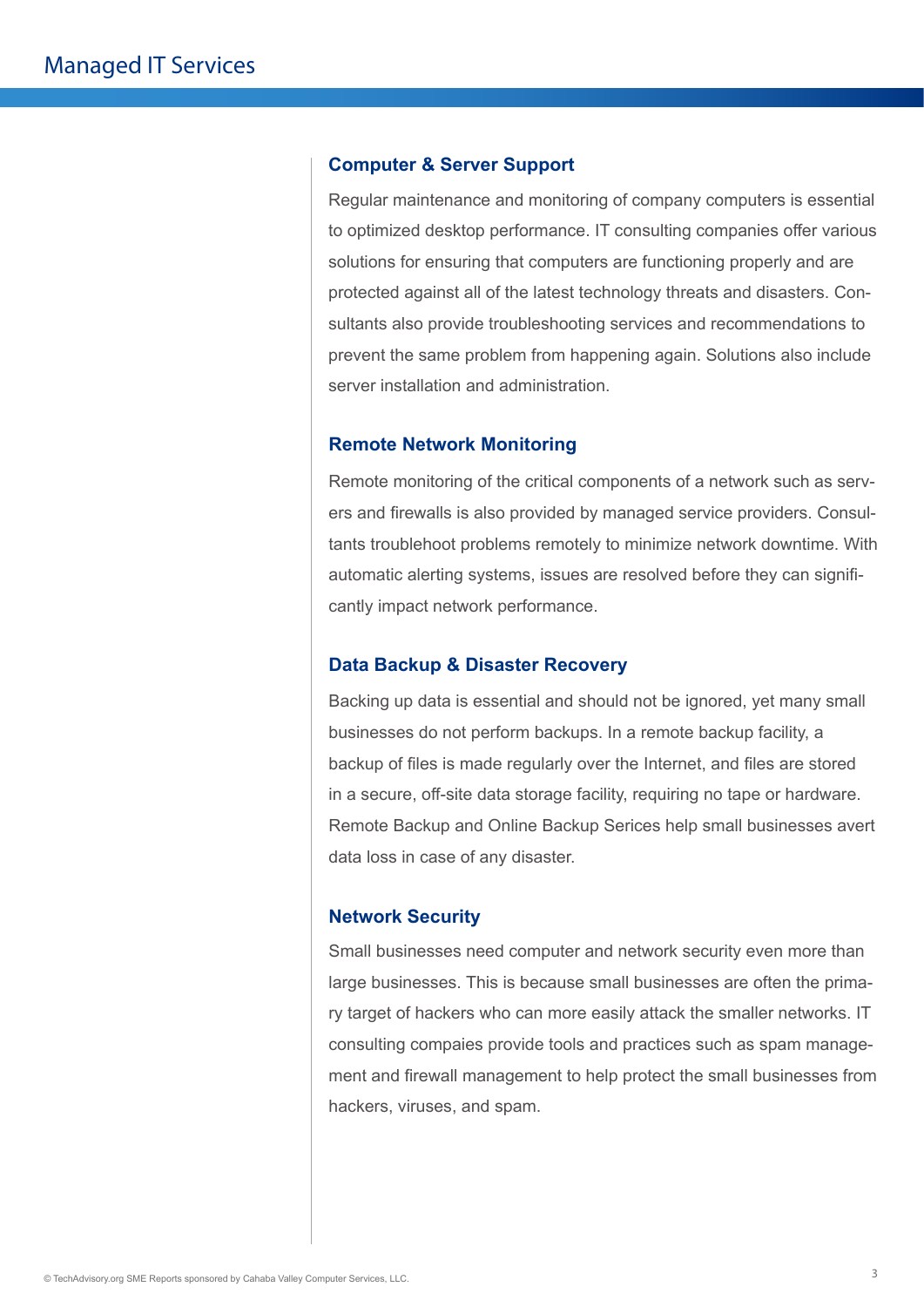### **Custom Software Solutions**

IT consultants recommend and provide custom designed software solutions according to the unique needs of each small business. Depending on the project needs and requirements, IT consultants help small businesses determine the technology best suited to their business needs.

#### **Technology Evaluation & Planning**

Most small business owners employ an "ad-hoc" approach to dealing with technology, with no long term plan for future technology needs. IT consulting companies provide a comprehensive computer and network assessment, and evaluate the current IT setup to suggest possible changes to maximize technology effectiveness for the small business.

# **Break/Fix model vs. Managed Services: Key Benefits of Managed Services**

Most small companies use the "break/fix model" of technology management: when technology fails, a consultant is called in to fix the problem and the company pays a fee for the service. This method results in repeated downtime and lost productivity. The problem with this model is that consultants are not motivated to keep the client's network and systems running efficiently because the consultant makes more money when the technology breaks down.

Small business owners should consider the managed IT services solution for several reasons. Managed services provide affordable solutions to the complex technology problems of small businesses for a fixed monthly fee. Technology experts are fully focused on keeping the systems of the company up and running because repeated technology failures means higher costs to them. Therefore, the managed services model is beneficial to both the client and the technology expert because small businesses have the advantage of lower rates and better services while technology experts get the fixed monthly fee from multiple customers.

"...Managed IT Services help small business owners by simplifying IT operations and improving the reliability of networks. Instead of spending time worrying about technology, small business owners can stay focused on growing their businesses.<sup>"</sup>